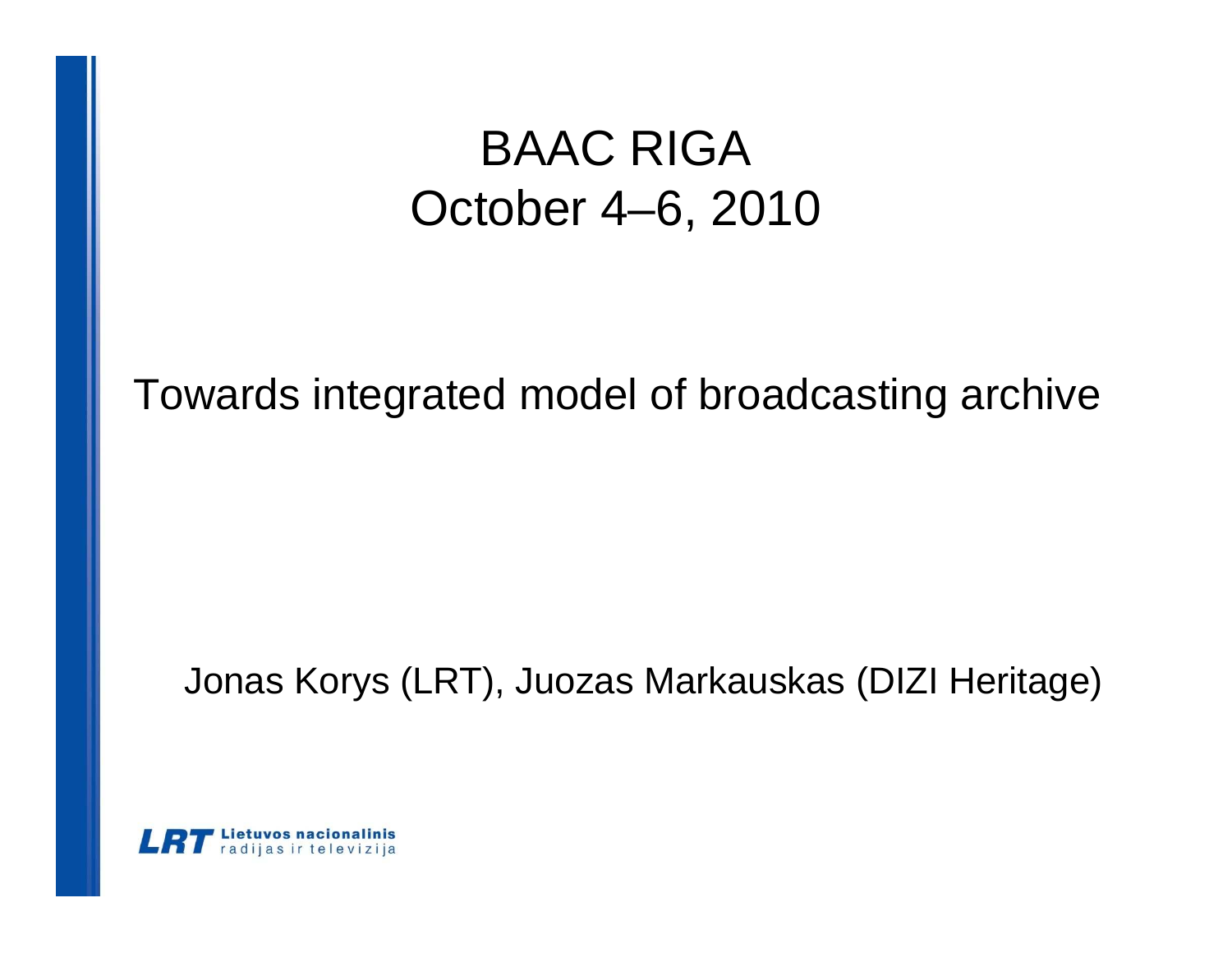- Broadcasting archive live production archive with active re-use
- Day-to-day tasks: acquisition, preservation, access
- Functions and structure: meaning, advantages and disadvantages
- Types of media: differences and similarities of work processes
- Radio and TV under one roof: separated or merged archives?
- LRT experience
- Conclusions

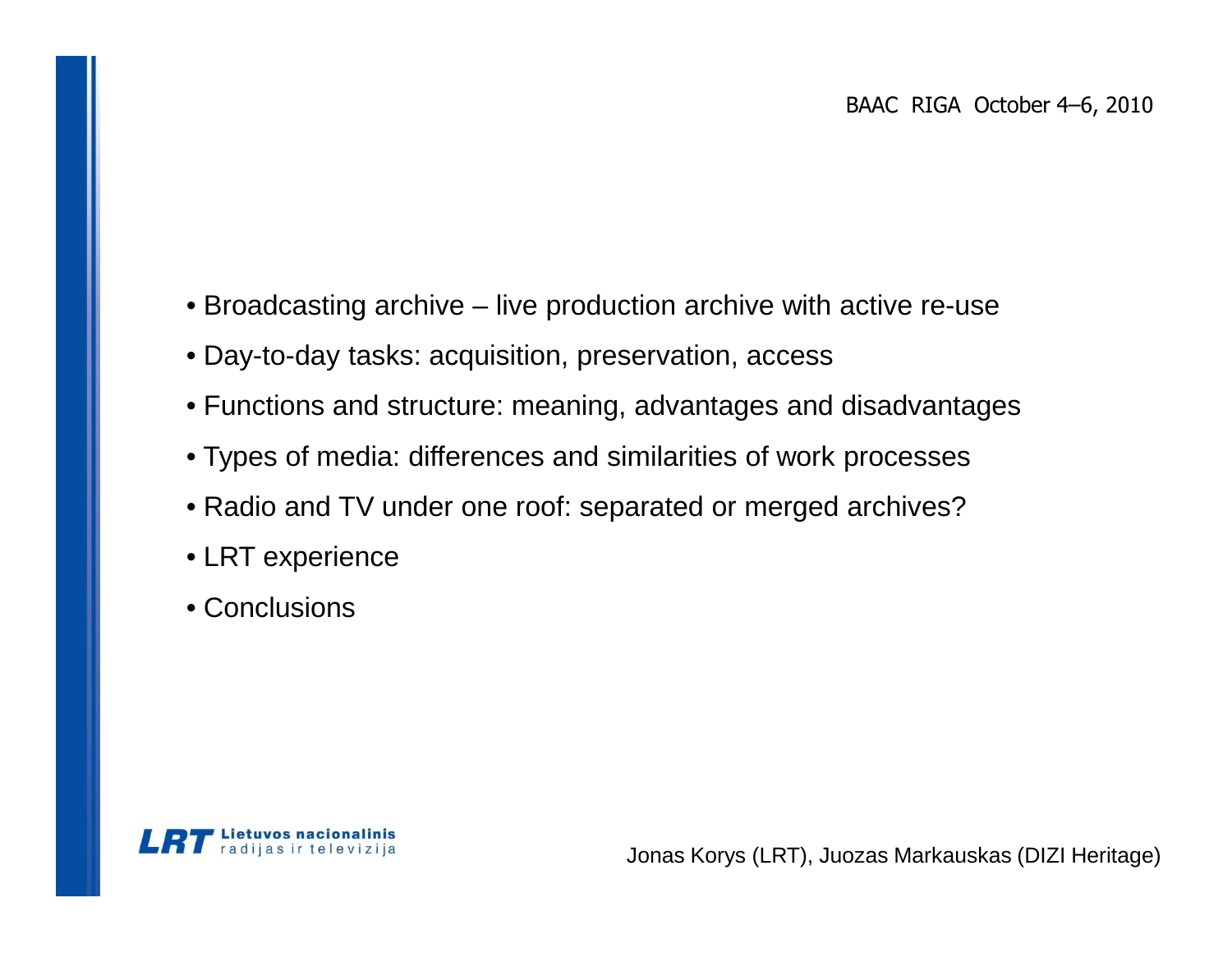#### **What is LRT:**

Public enterprise "Lithuanian national radio and television" ("Lietuvos nacionalinis radijas ir televizija" LRT) is national broadcaster in Lithuania with:

- 3 TV (LTV, LTV2, "LTV World"),
- 3 radio channels (Lietuvos radijo, "Klasikos", "Opus 3")

Operation of institution is regulated by national law on television and radio and funded by governmental budget, income from advertising, publishing and other commercial activities.

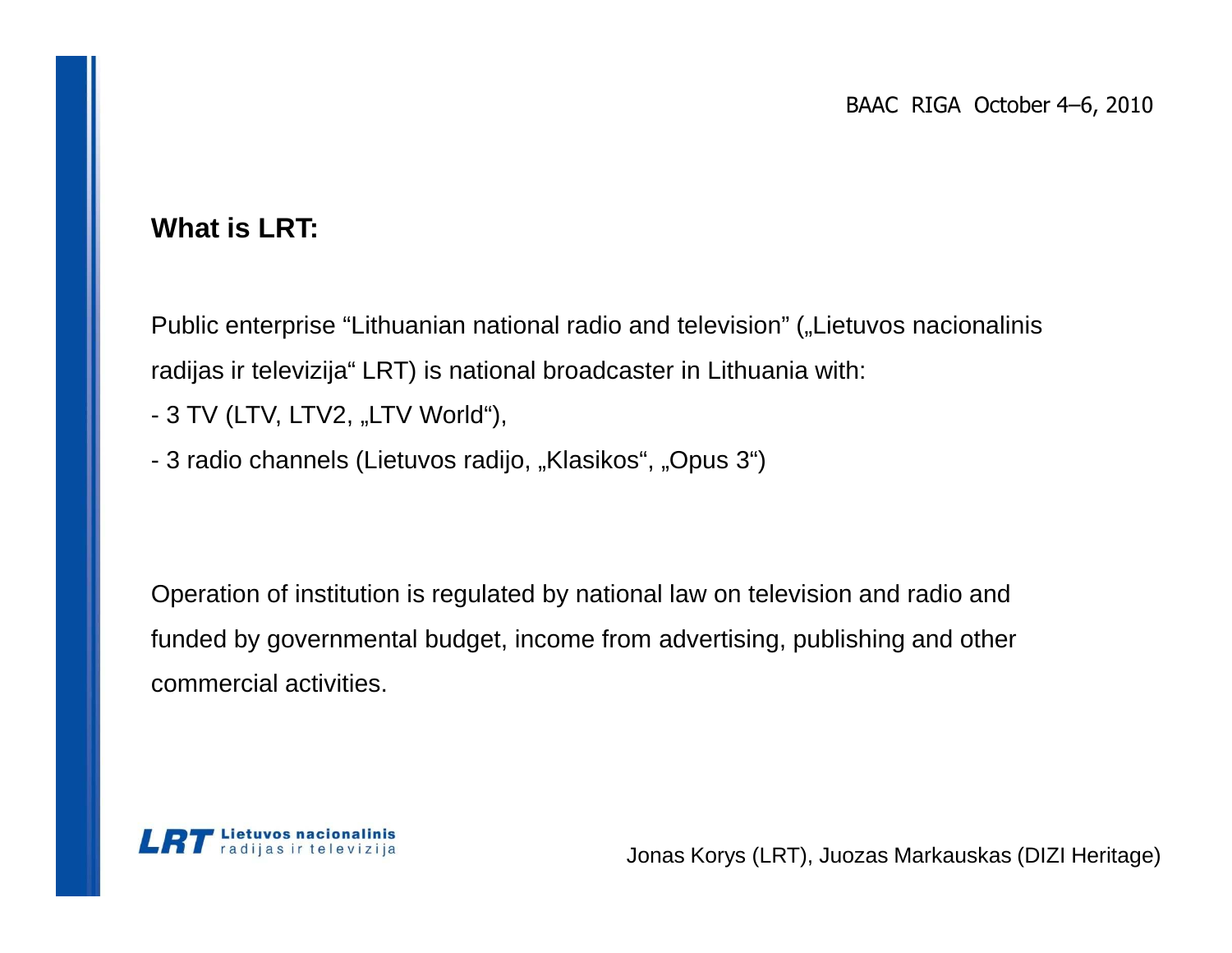#### **LRT sound and audiovisual archives:**

- LRT TV archive
- LRT Radio archive
- LRT broadcast archive www.lrt.lt/archyvas (TV+Radio) (since 2007)
- LRT TV "gold collection" www.lrt.lt/fondas (since 2008)
- LRT digital radio archive portal for external access (started in 2009, under development)
- LRT Photo archive

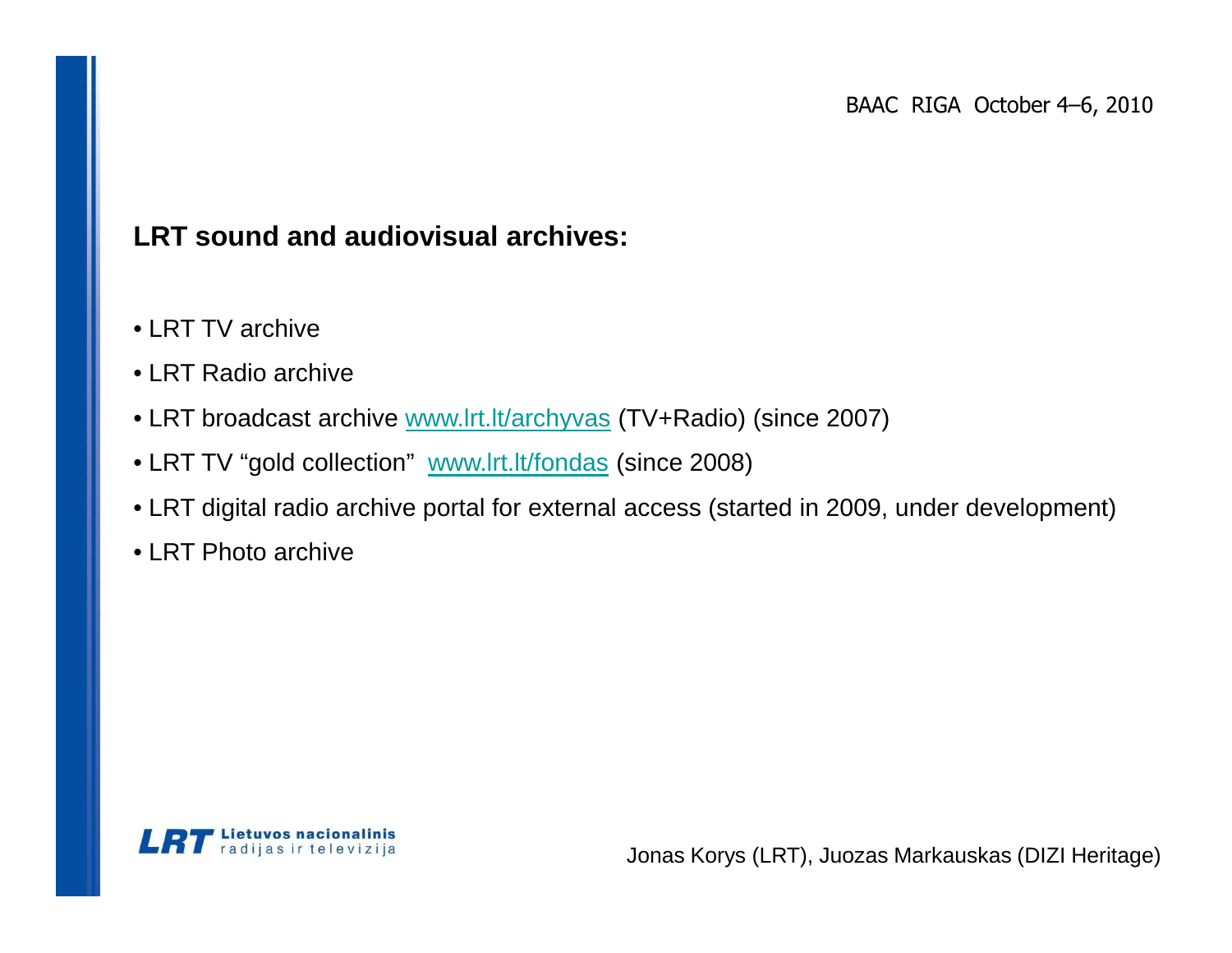#### **TV archives:**

Films: ~4 500 hours. VHS: ~30 000 hours.

1000 "new" hours deposited to archive yearly, usually in Beta Tape.

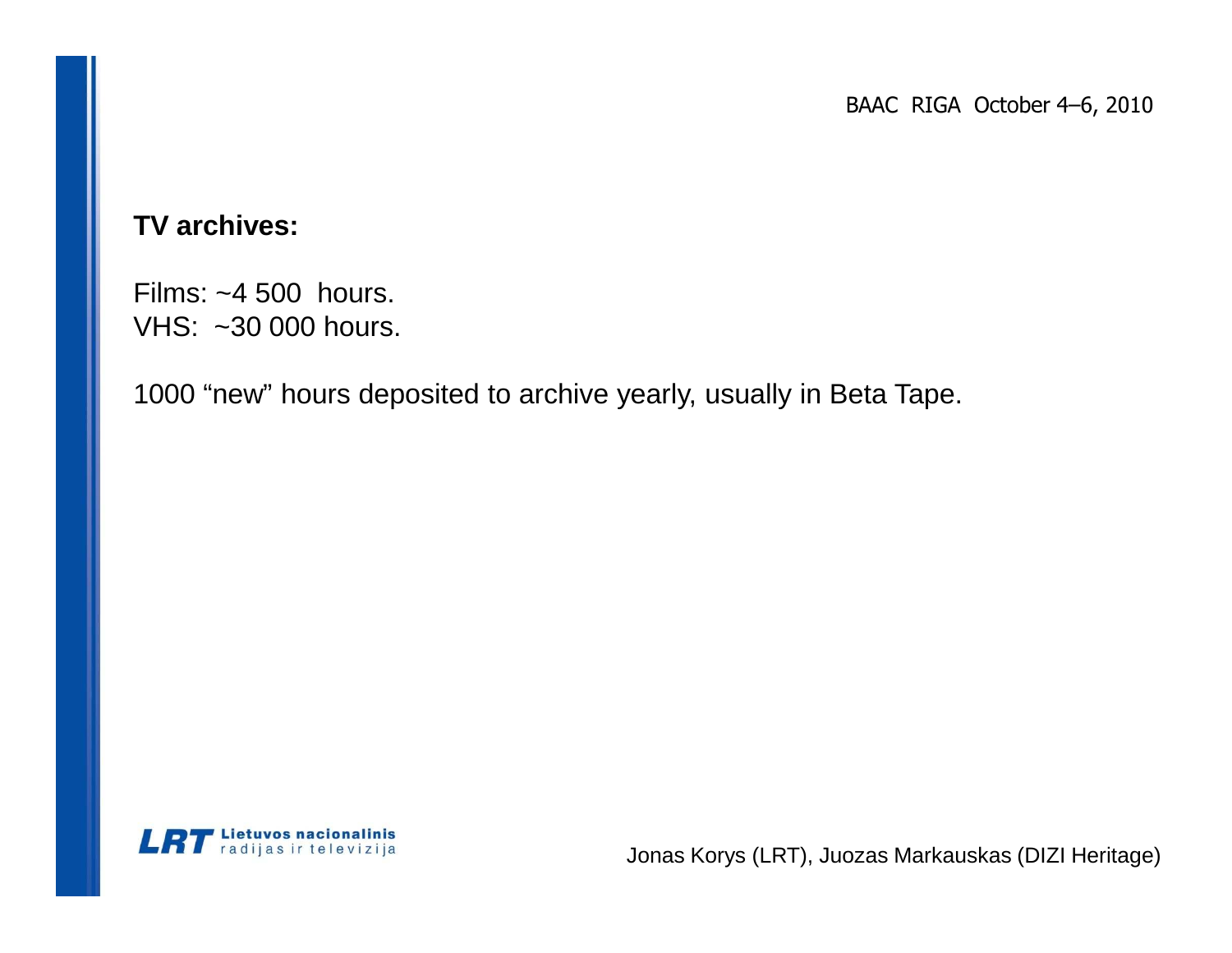#### **Radio archives:**

More than 40 000 hours, recorded in various analog formats:

- tape
- vinyl
- mc

Covering period from beginning of 20<sup>th</sup> century.

New deposits in digital files only

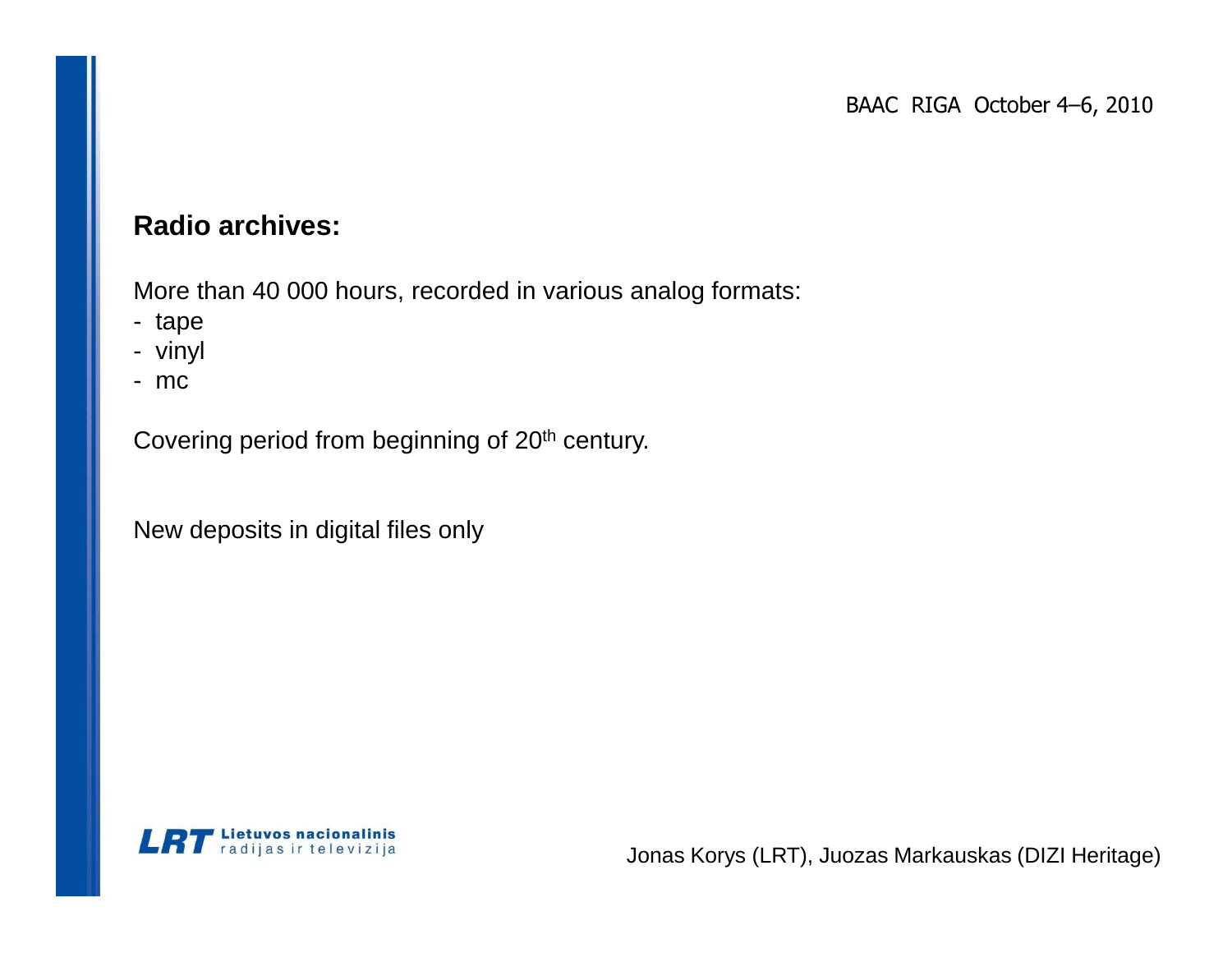#### **Problems:**

6 separated archives with no internal cooperation , supervised by two departments (TV and Radio)

This situation is led by following circumstances:

• LRT consist of two organizations sharing same administrational unit on the top level: general director has two deputy directors for Radio an TV divisions.

• Archives falls in to supervision of both divisions (TV and Radio).

• Because of not being administrated by top level management, archives are not recognized as important part of the company.

• Long time there was no coordination in development and financing of projects among all archives.

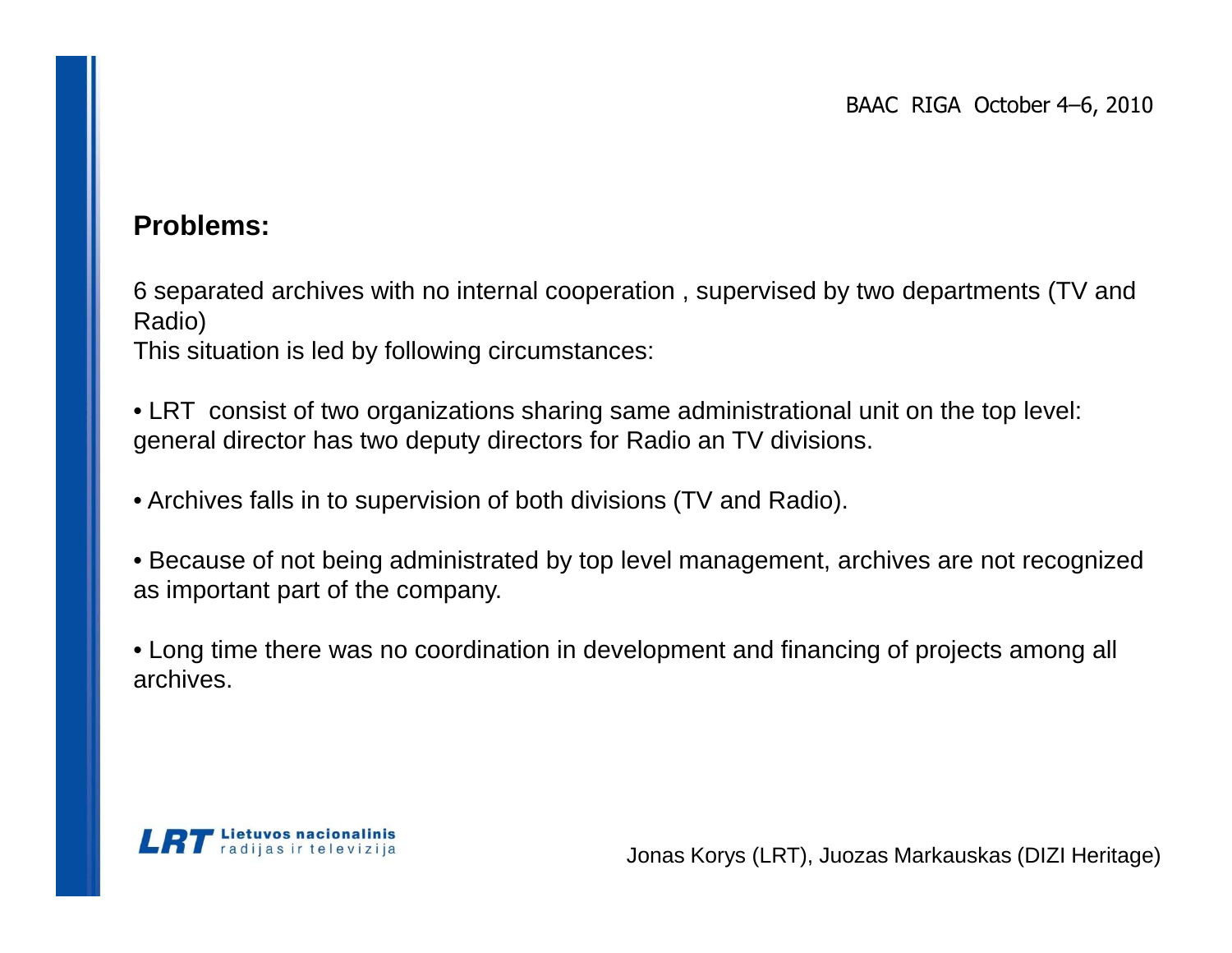#### **Challenges:**

• To create united structure of LRT audiovisual archives and incorporate its administration in to the top management level.

• To achieve better balance of human resources and delegated functions with new structure of archives.

• To administrate and foster development of archives after establishment of new structure.

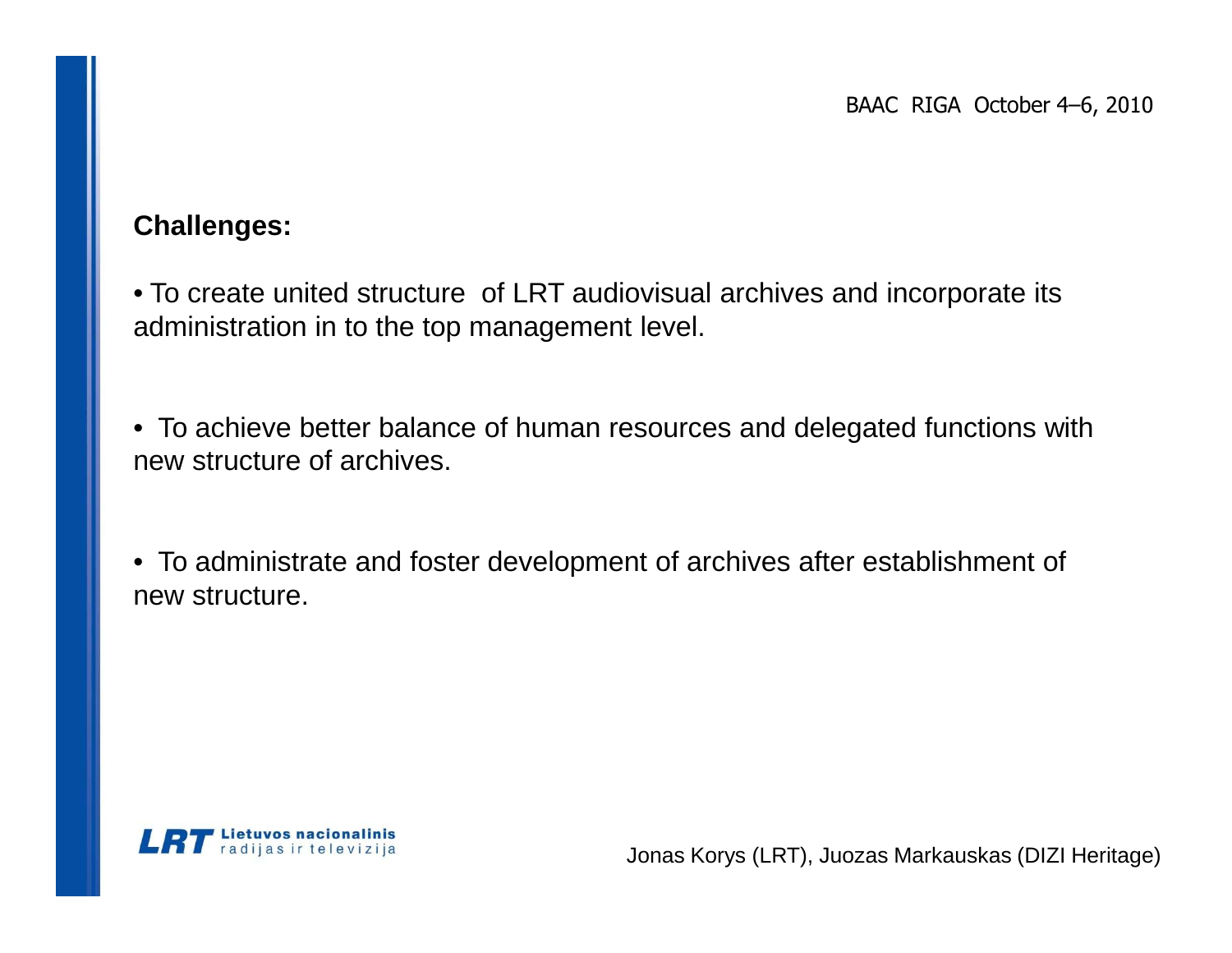#### **Changes in Companies policy**

Mr. Audrius Siaurusevičius is the first director general who recognized the importance of archives and initiated changes in companies policy:

**From LRT report to Lithuanian Parliament:**

"The reorganization procedures of archive started in four th quarter of 2009 (analysis of structure and recourses, possible functions and other), with the target to establish Archives department in 2010 and replace existing system. It is expected Archives department will also take care of museum artifacts"

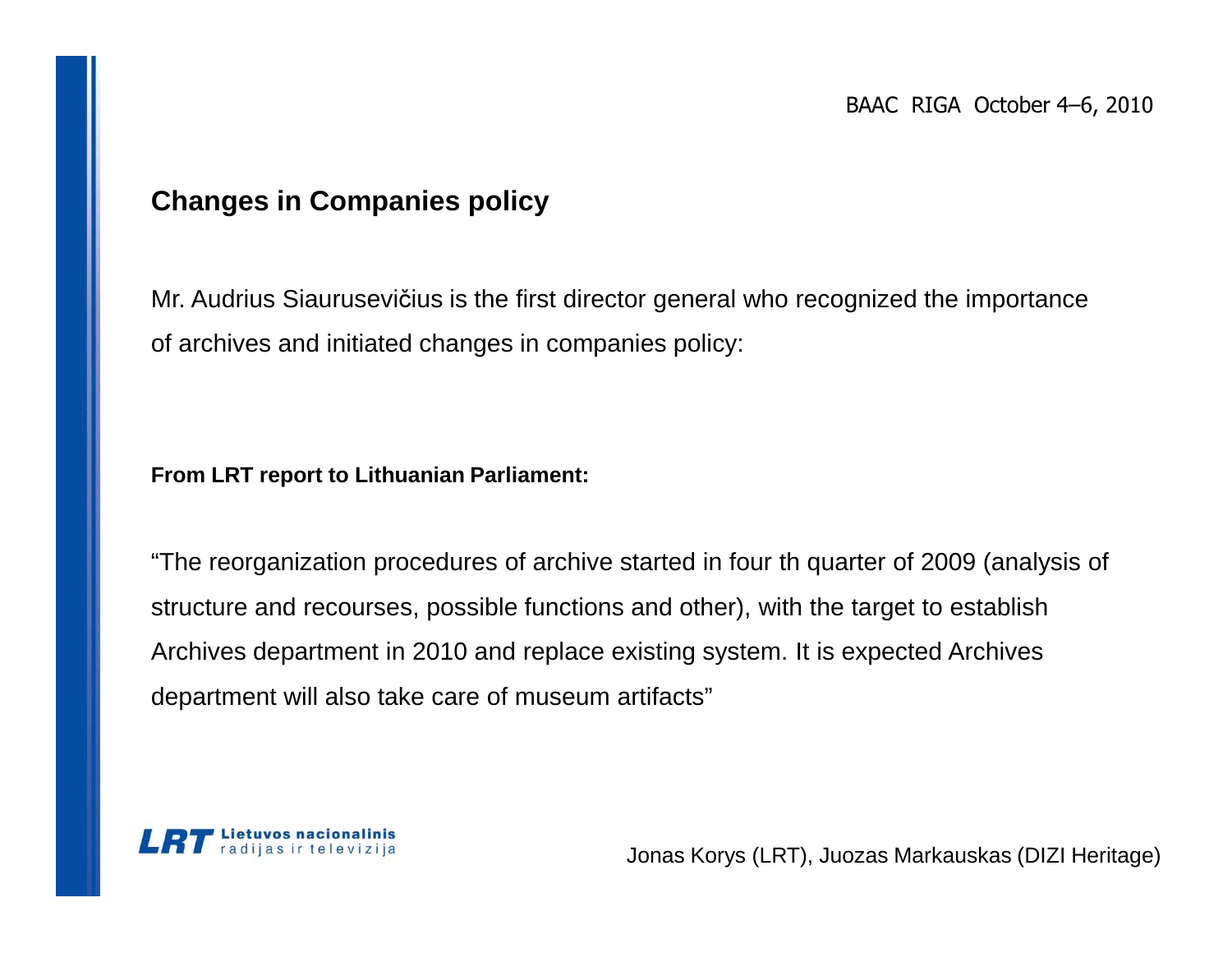## **Archives department project**

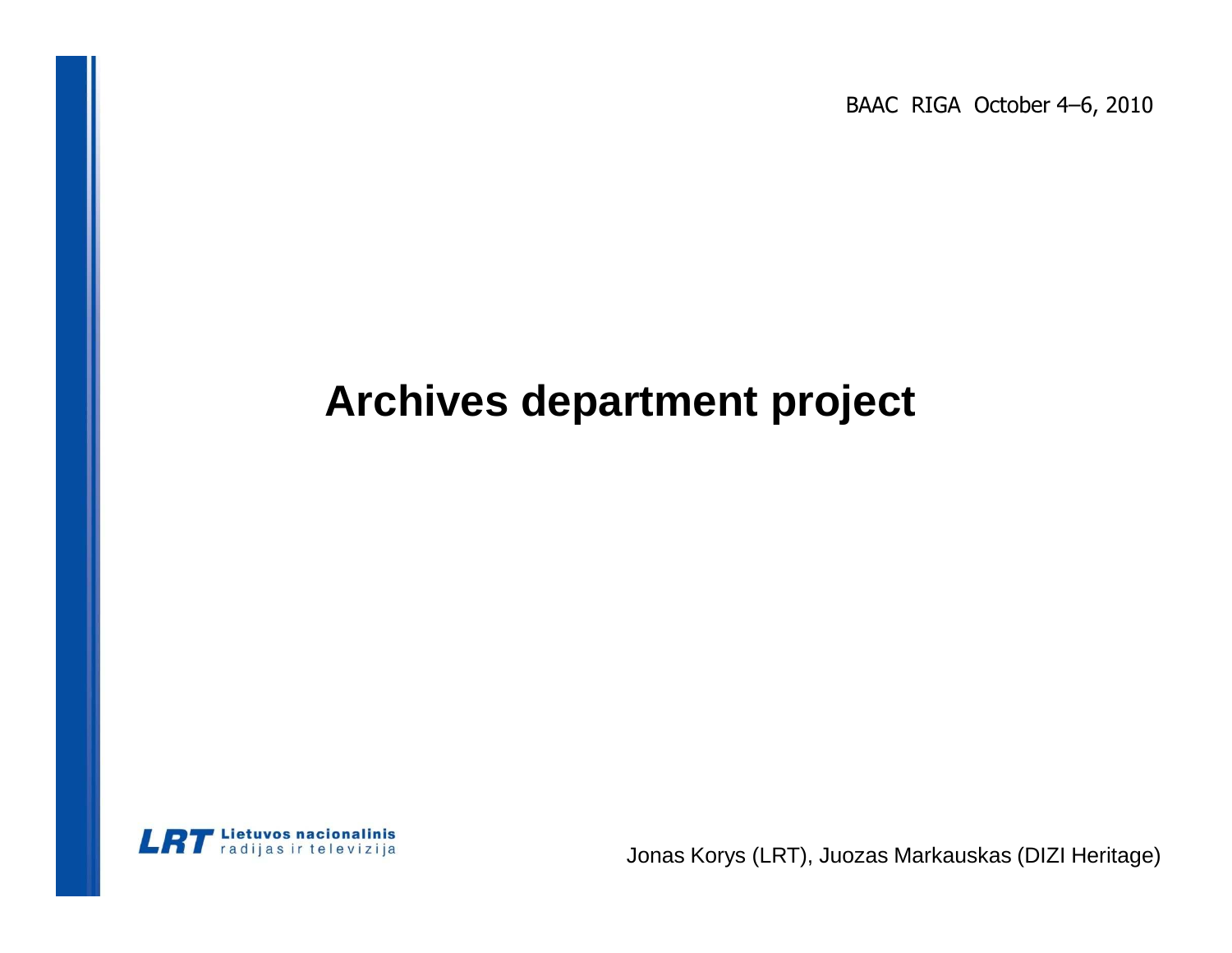**Vision of Archives department**

LRT Archives department – trusted and innovative audiovisual archive maintained according to world-wide know-how, standards, best practices

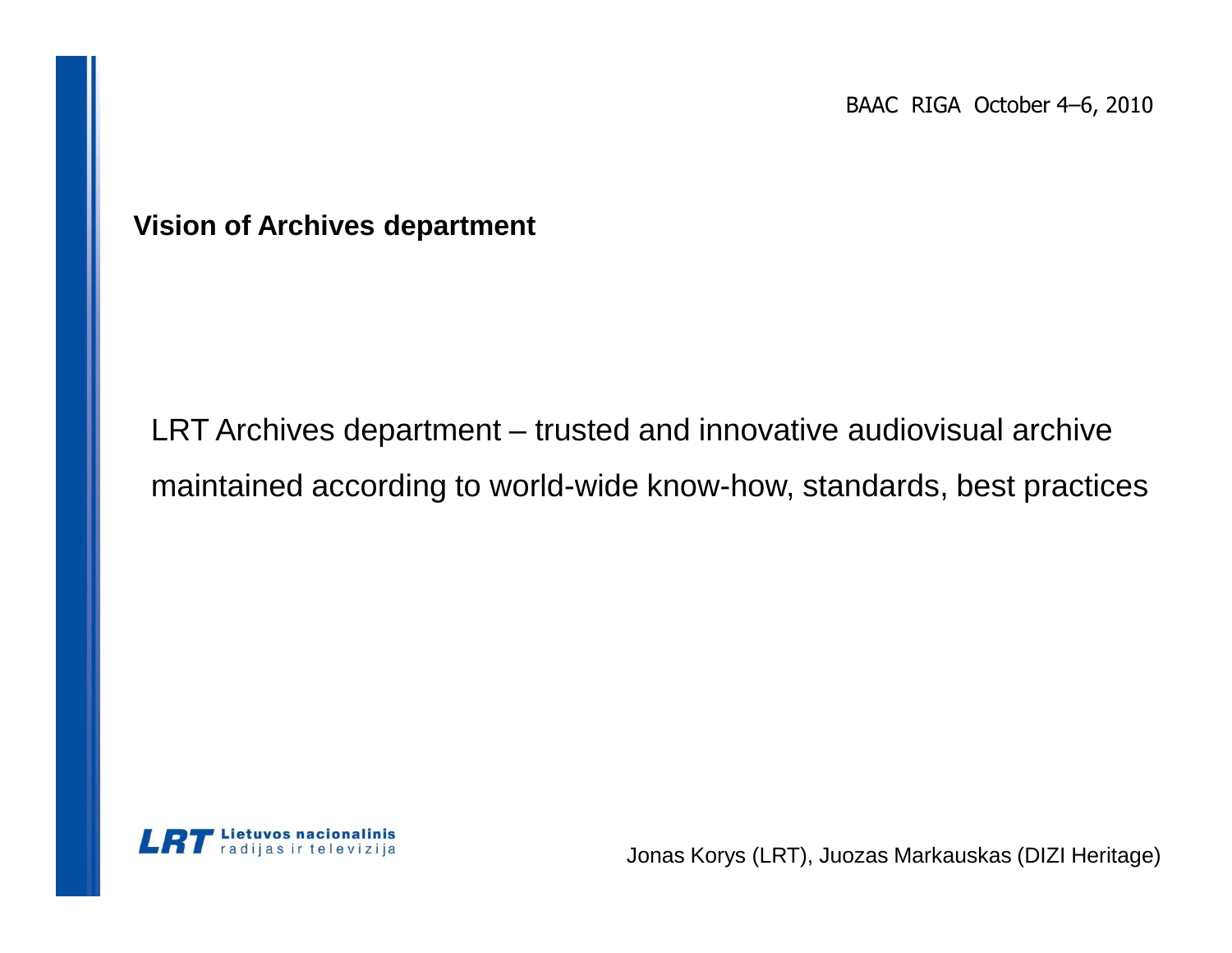#### **Archives department project tasks (1/2)**

- •To implement functional merging of sound and audiovisual archives of LRT
- •To establish new Archives department
- •To create and install single access point for internal users
- •To create and install single web-access point for external users

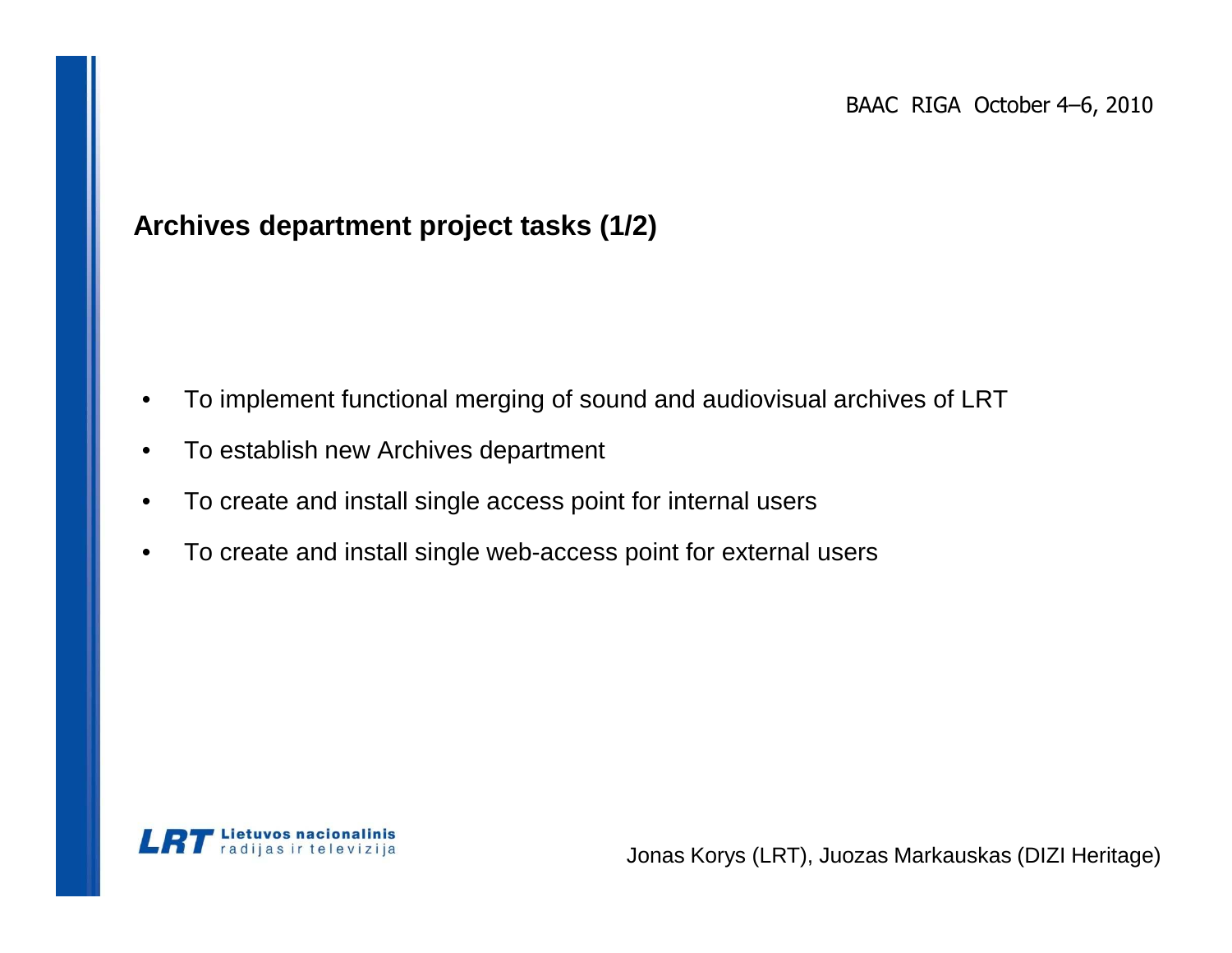#### **Archives department project tasks (2/2)**

- •To create integral digital audiovisual archive
- •To increase work efficiency of producers and other creativity staff
- •To cut expenses of creation of new production
- • To achieve conformance of LRT audiovisual archive to international standards and best practicies

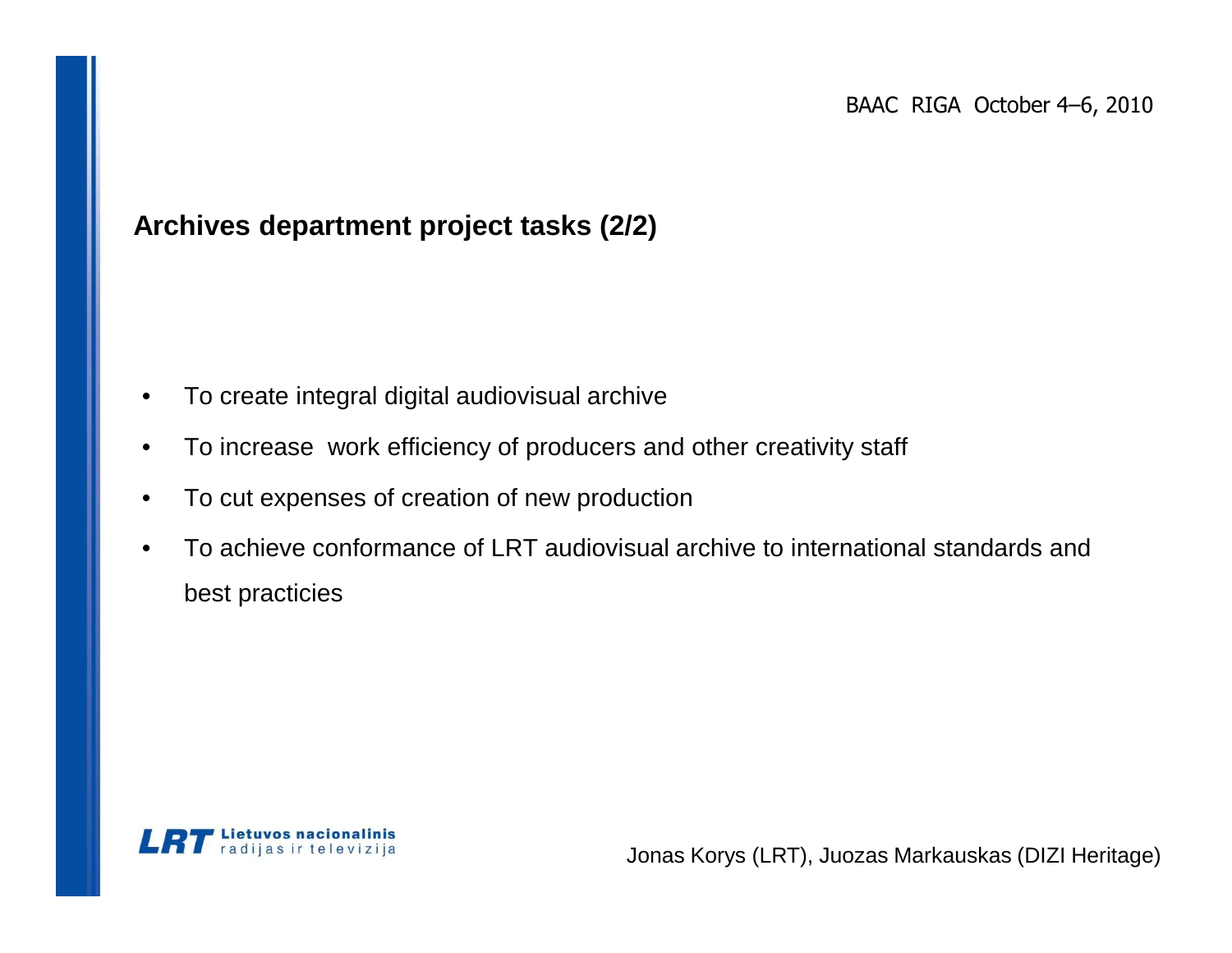## Archiving/cataloguing

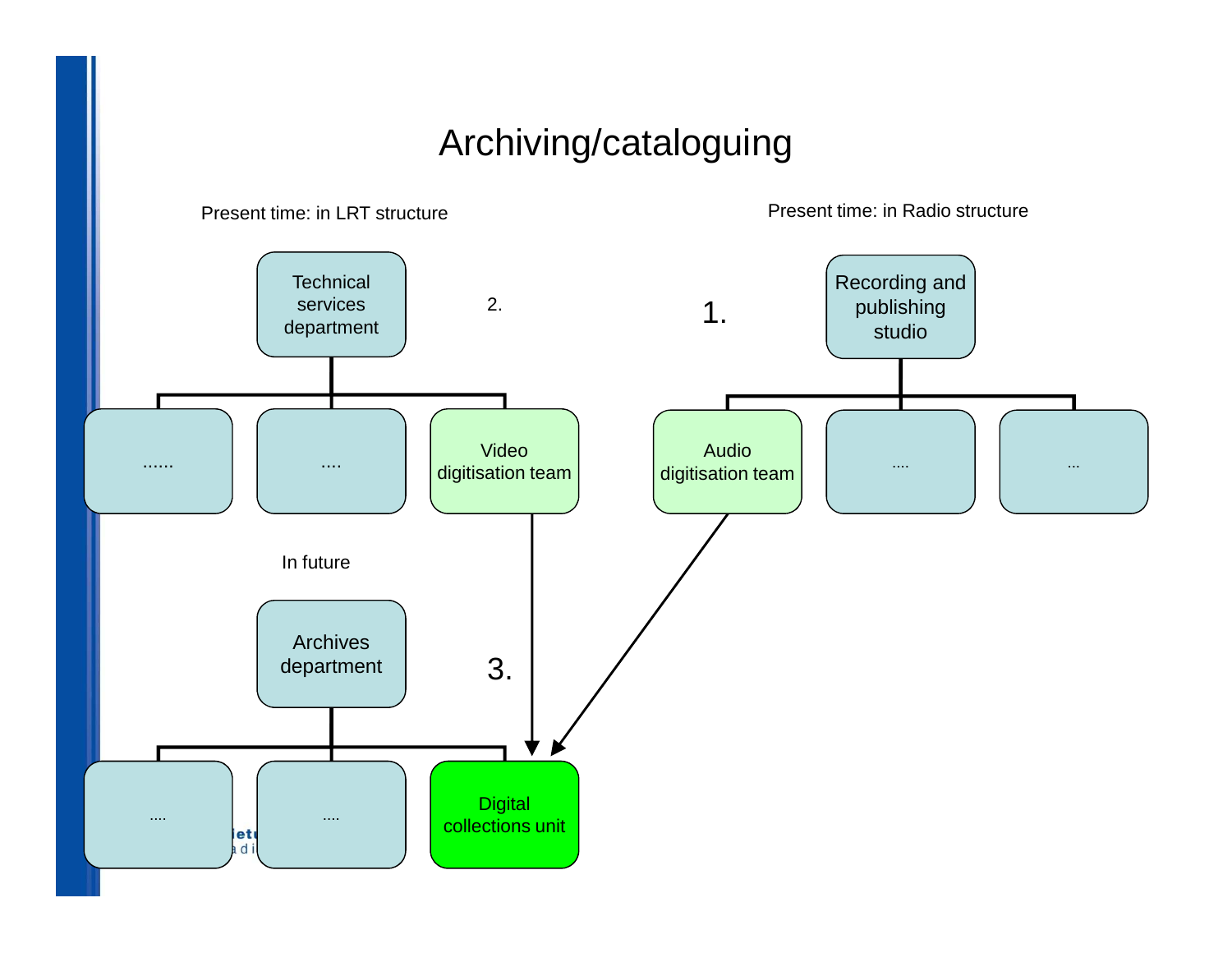## Archiving/cataloguing

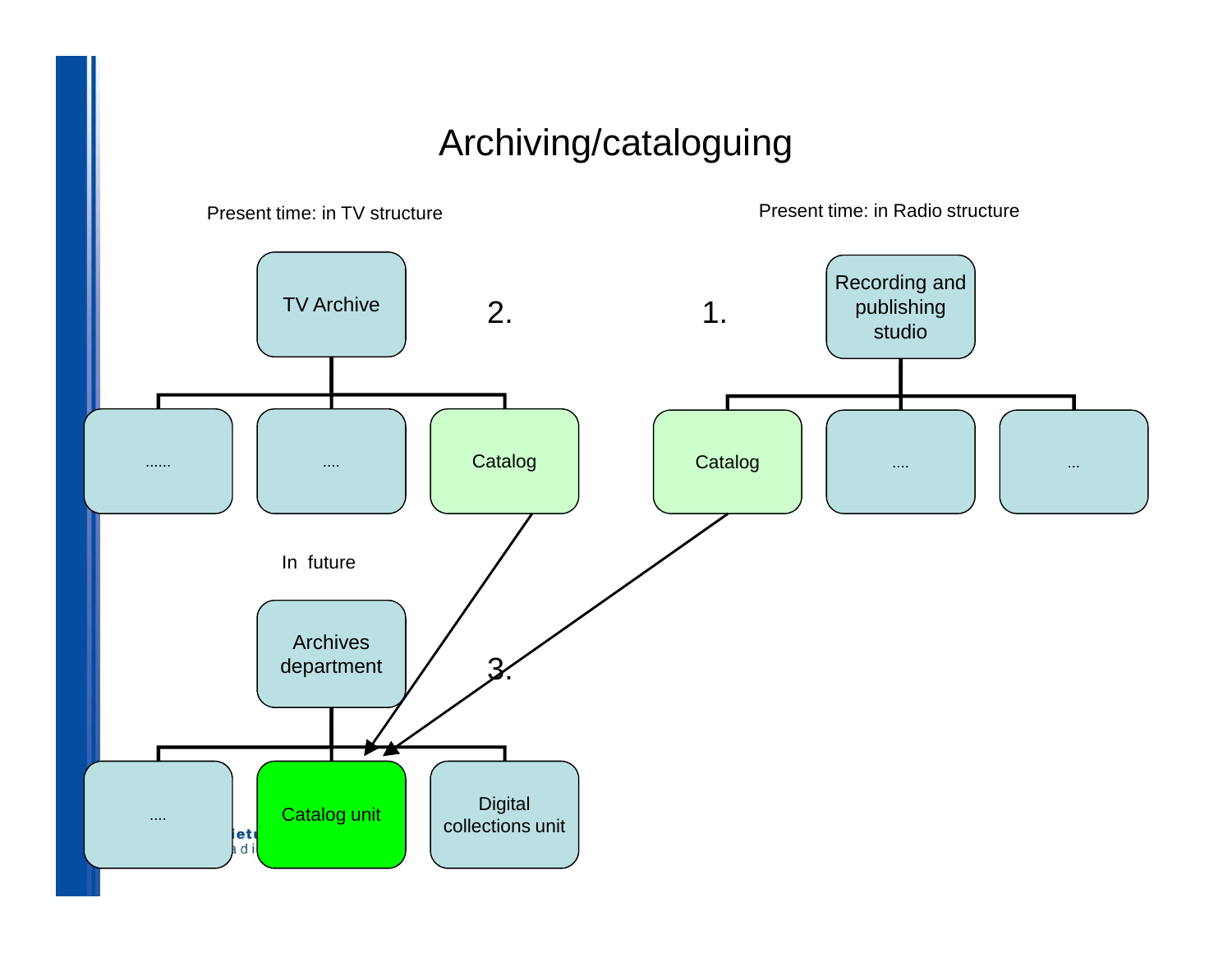## Content delivery for broadcast (digitisation on demand)  $(1/6)$



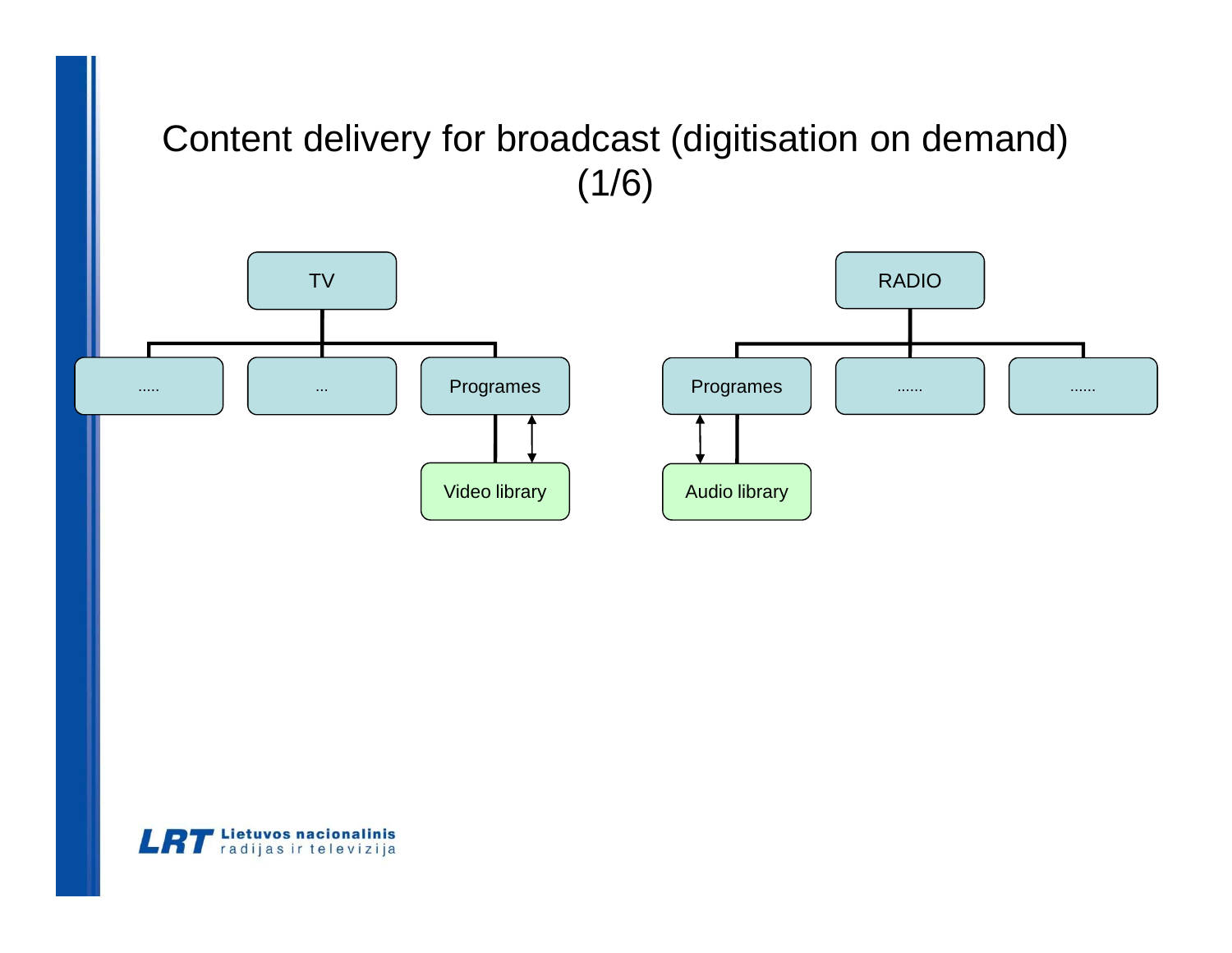## Content delivery for broadcast (digitisation on demand) (2/6)

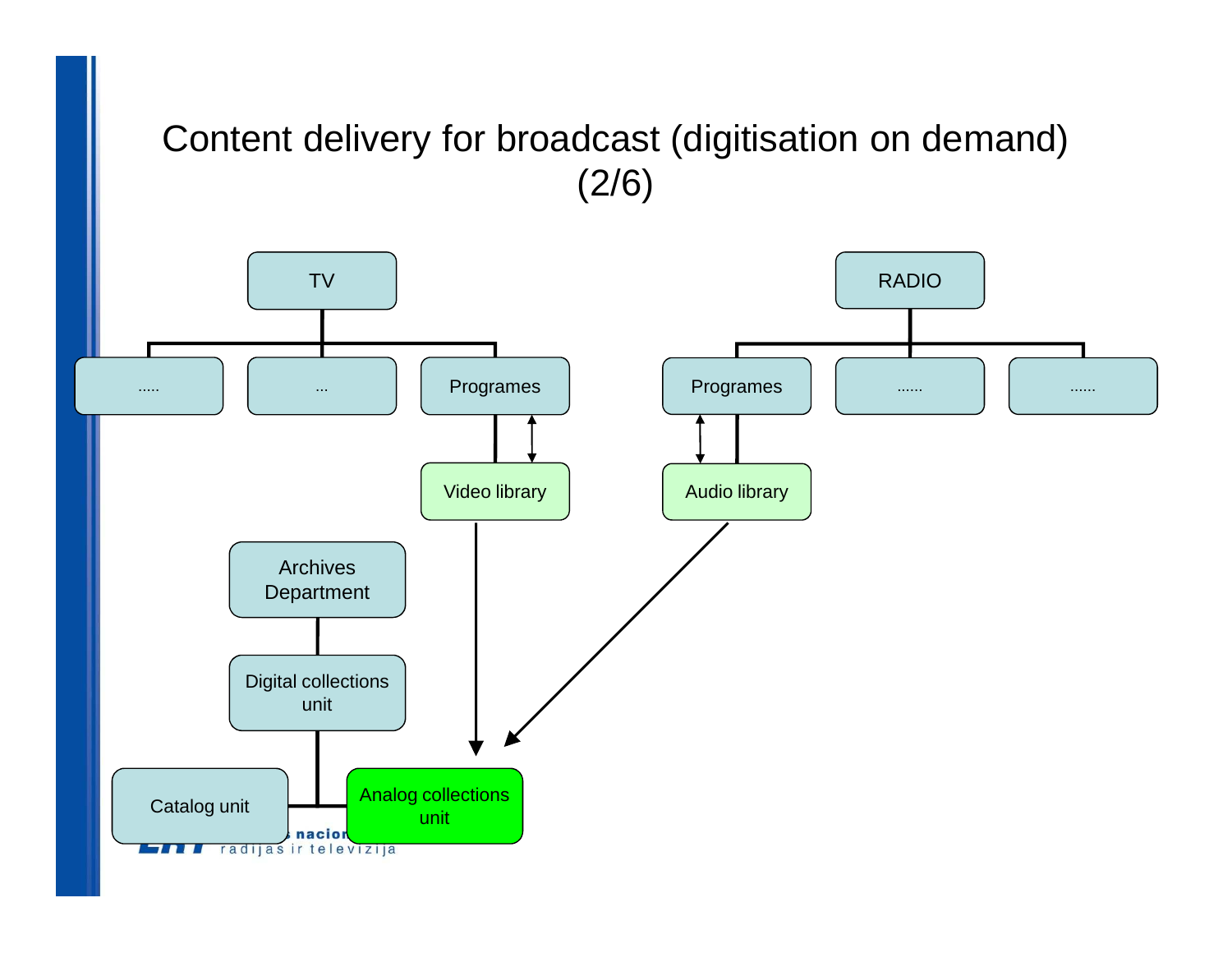## Content delivery for broadcast (digitisation on demand) (3/6)

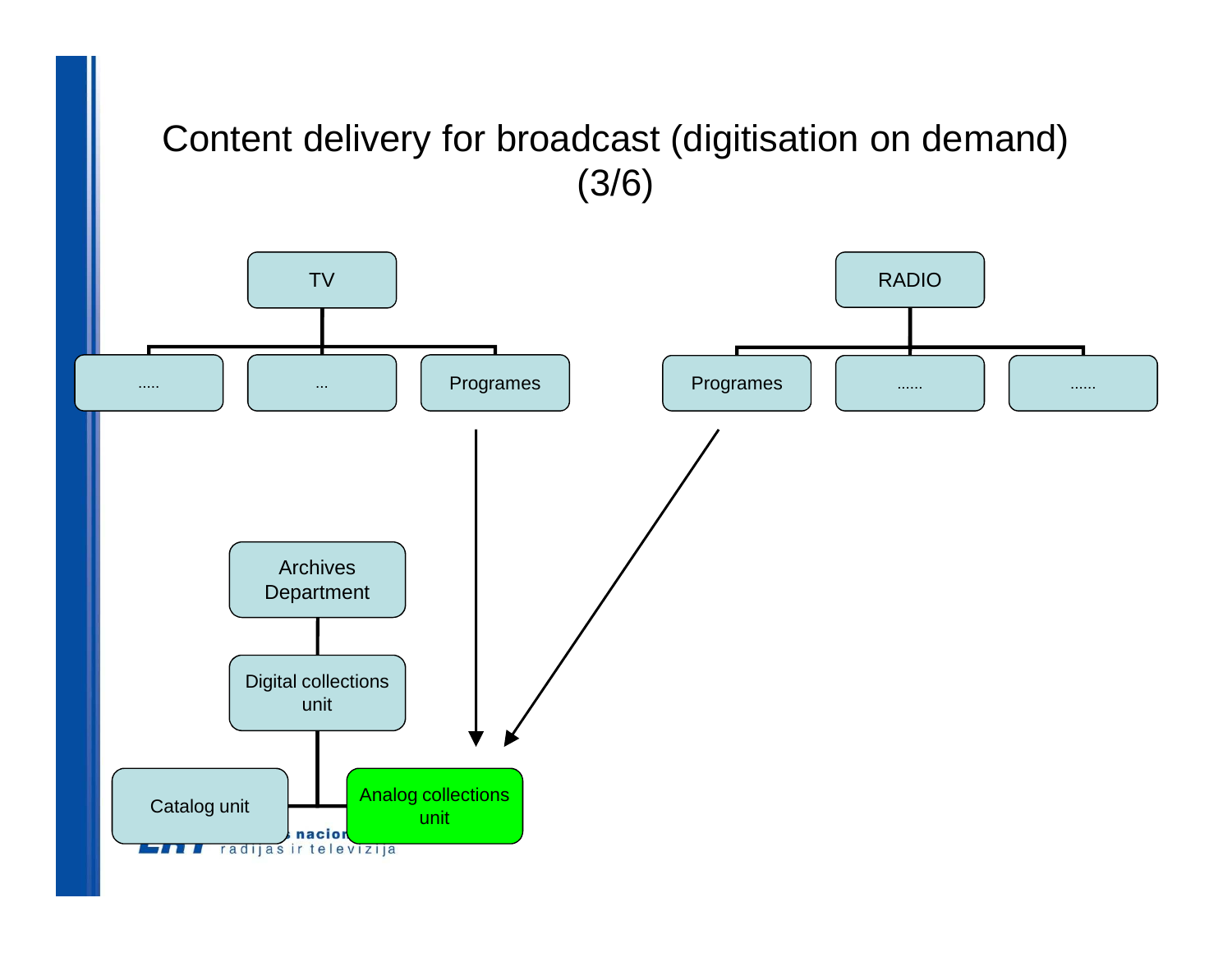## Content delivery for broadcast (digitisation on demand) (4/6)

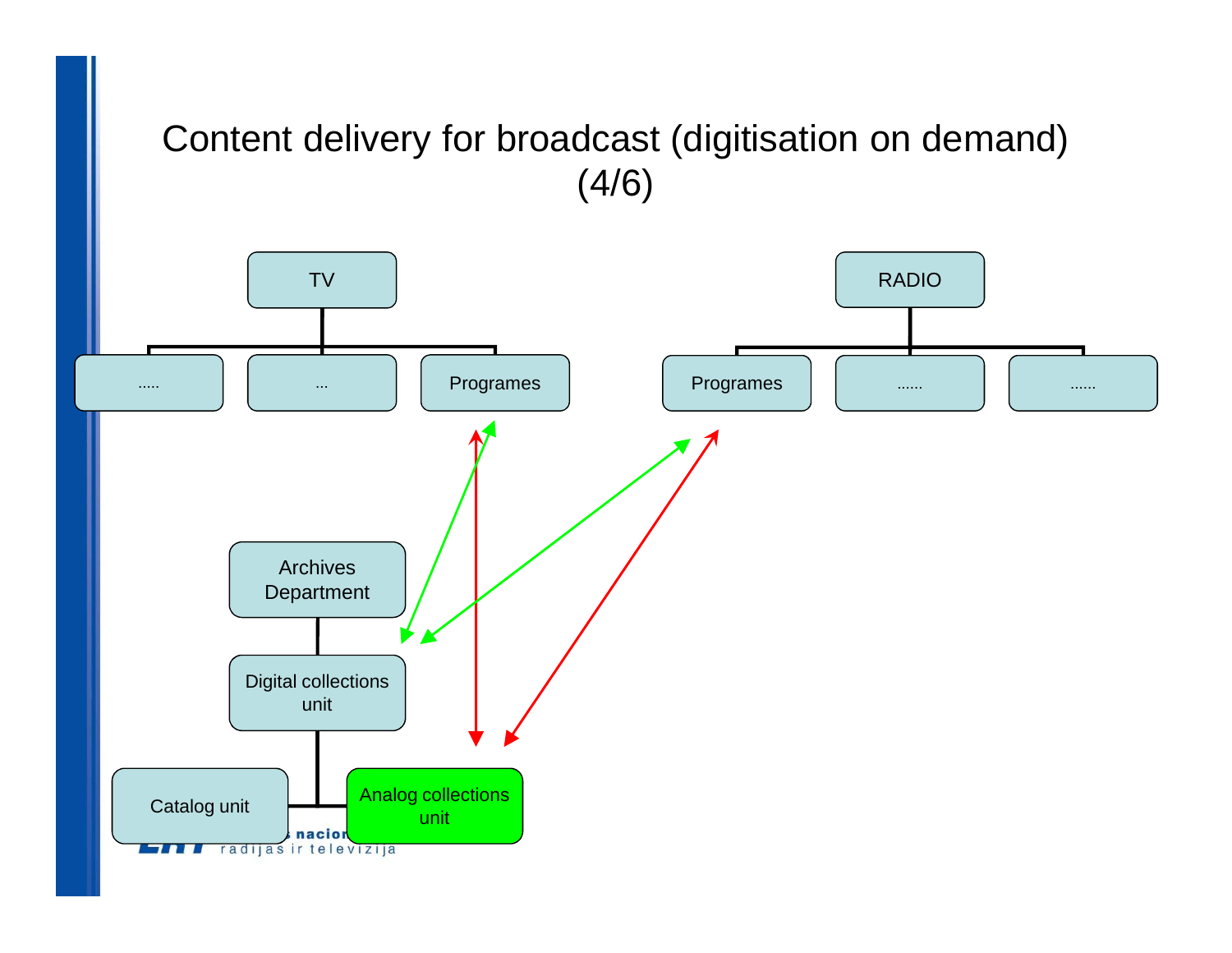## Content delivery for broadcast (digitisation on demand) (5/6)

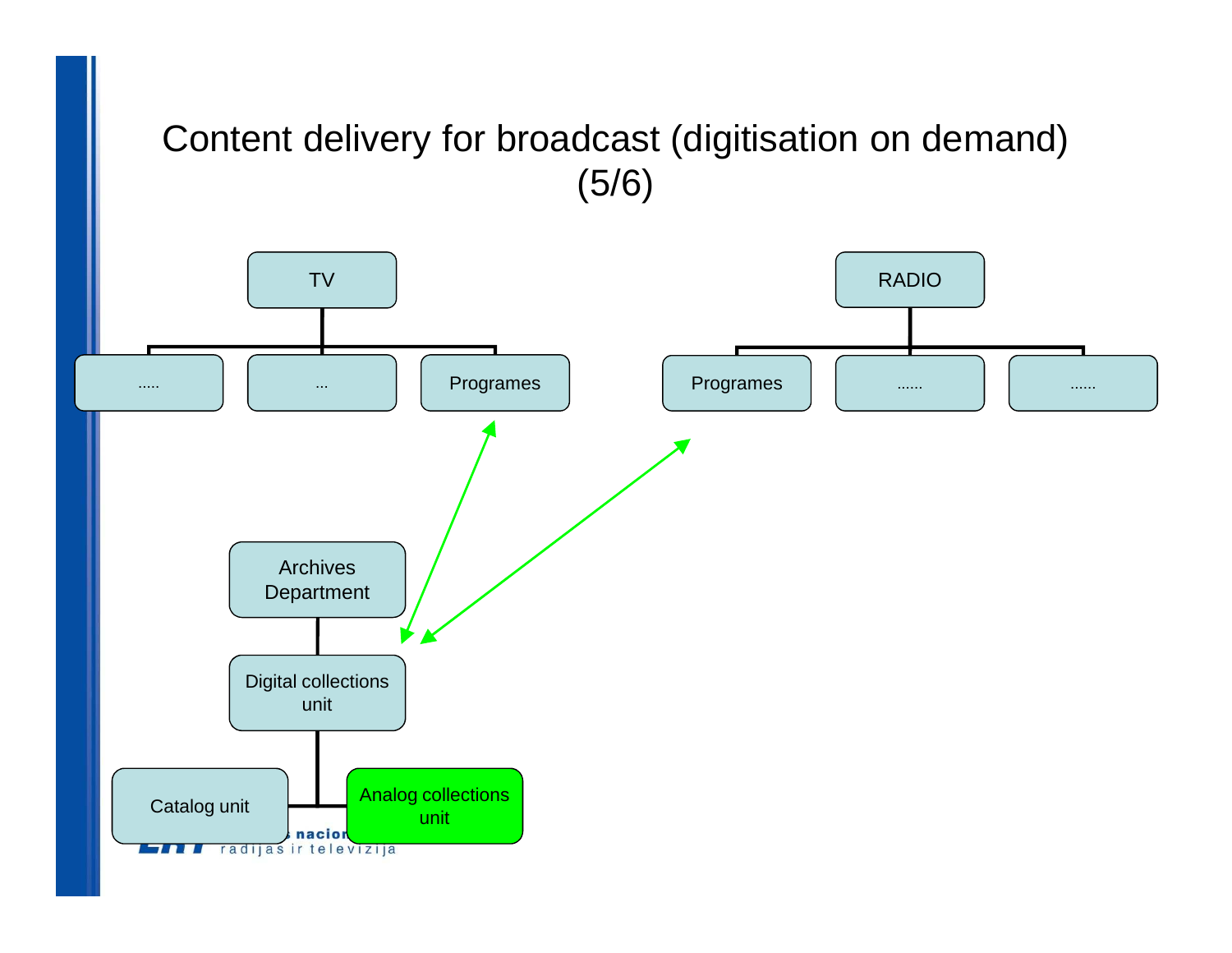## Content delivery for broadcast (digitisation on demand) (6/6)

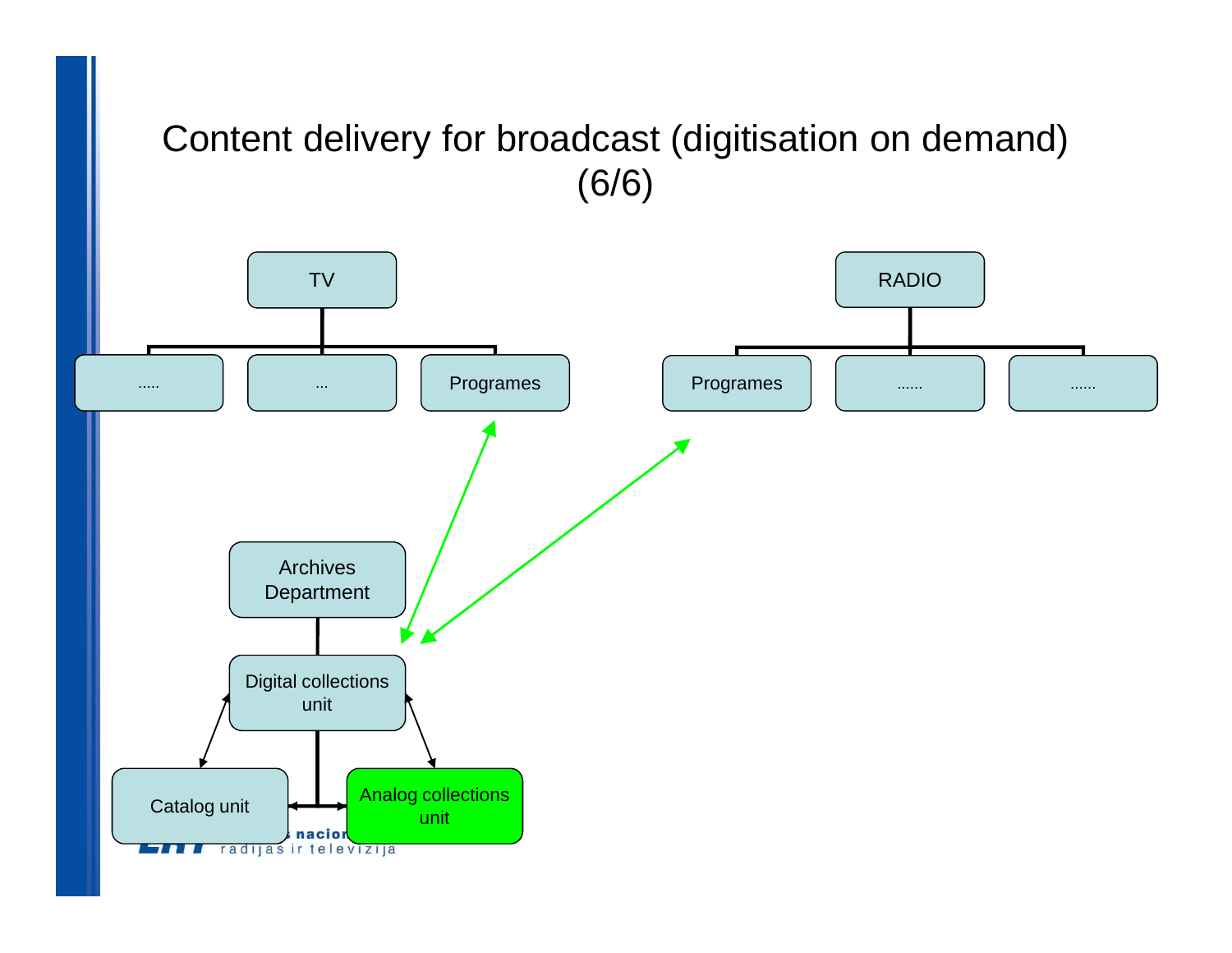#### Structure of Archives Department (Main tasks)



**LRT** Lietuvos nacionalinis

- Supervision of digitisation processe
- Monitoring of formats and standards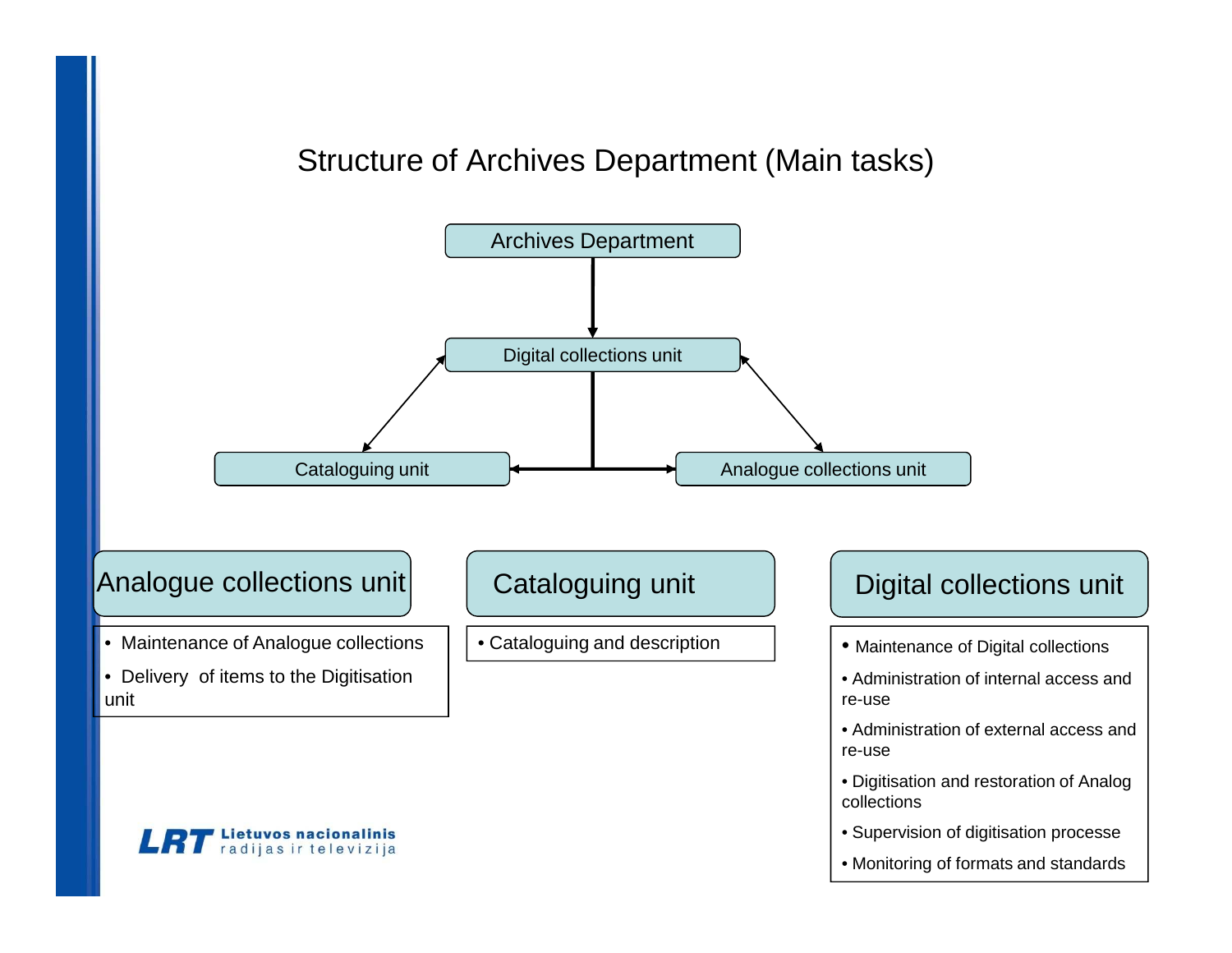**Conclusions:**

**Optimization of human and financial recourses should benefit from restructurisation of archival system. In new organizational Structure the Analogue archival material should be preserved in less complicated way.**